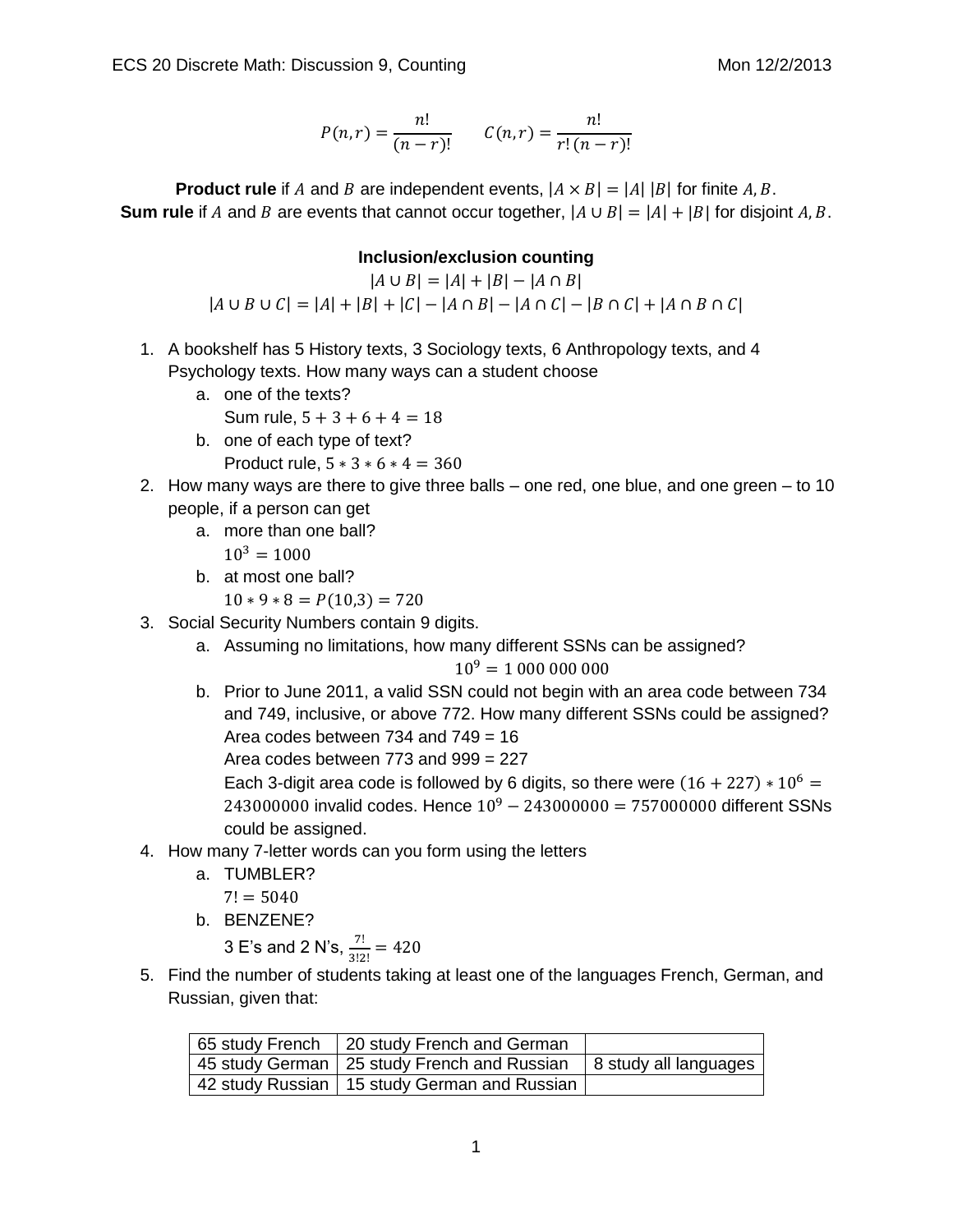$$
|F \cup G \cup R| = |F| + |G| + |R| - |F \cap G| - |F \cap R| - |G \cap R| + |F \cap G \cap R|
$$
  
= 65 + 45 + 42 - 20 - 25 - 15 + 8 = 100

100 students study at least one of the three languages.

- 6. A box contains 8 blue and 6 red socks. How many ways are there to draw two socks, regardless of order, if
	- a. they can be any color?  $C(14,2) = 91$
	- b. they must be the same color?  $C(8,2) + C(6,2) = 43$
- 7. Canada's LOTTO 6/49 lets players choose 6 from 49 possible numbers.
	- a. How many unique lottery tickets can be sold?

 $C(49,6) = 13983816$ 

b. If a ticket costs \$1, should you play if the jackpot is over \$20 million, assuming no taxes? Do we need to consider other factors?

The value of a ticket would be  $\frac{20000000}{13983816}$   $\approx$  1.43 dollars, while costing \$1. While this seems like a good deal, it would be only worth it if the jackpot won't be split between multiple winners.

8. Consider an ECS 20 version of Blackjack. Cards of rank K, Q, J, and 10 are worth 10 points each, cards of rank 9 to 2 are worth their respective ranks, and A is worth 11 or 1 as you like. You are dealt two cards from a standard 52-card deck: 10♠ and 6♥. You bust if the total value of your hand exceeds 21.

If you hit – be dealt one more card – how many of the remaining 50 cards will bust you? What is this probability of busting?

You are at 16 points. Cards that are 6 points or more will bust you, which are cards of rank 6 to K, in total 8 ranks. However you've been already dealt a 6 and 10, so of the remaining cards  $8 * 4 - 2 = 30$  cards will bust you. This probability is  $\frac{50}{50} = 60\%$ .

From a fresh deck, what is the expected number of points of one card, assuming A is 11 points?

ranks 2-9, points: respective values, number: 4 per rank rank 10-K, points: 10, number: 16 rank A, points: 11, number: 4

$$
\frac{4*2+4*3+4*4+4*5+4*6+4*7+4*8+4*9+16*10+4*11}{52} = \frac{380}{52} \cong 7.31
$$

Say it's your move against an opponent who has K 10 and you have Q 8. You can hit as many times as you want. What is the probability you will win against your opponent?